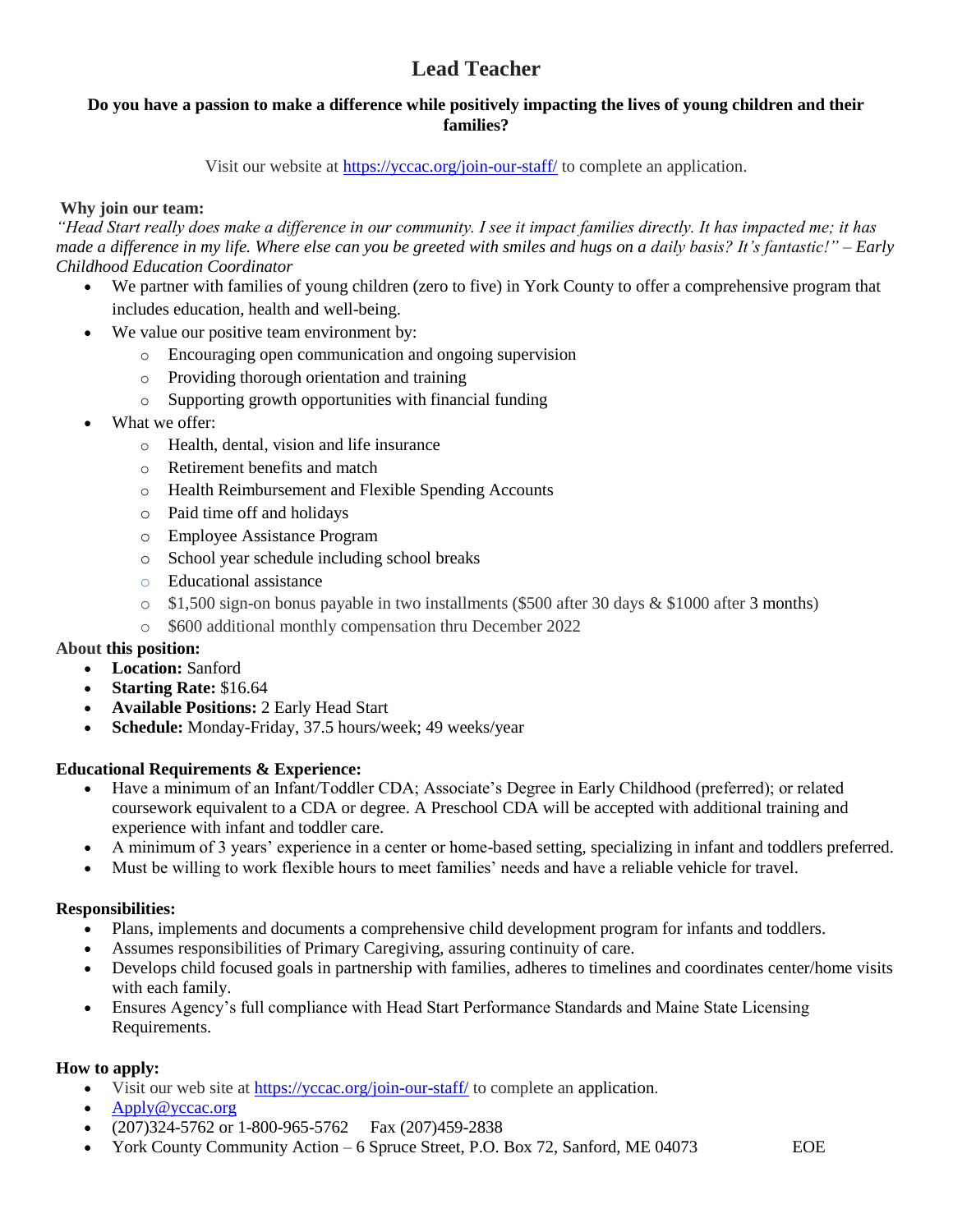### **Do you have a passion to make a difference while positively impacting the lives of young children and their families?**

Visit our website at<https://yccac.org/join-our-staff/> to complete an application.

### **Why join our team:**

*"Head Start really does make a difference in our community. I see it impact families directly. It has impacted me; it has made a difference in my life. Where else can you be greeted with smiles and hugs on a daily basis? It's fantastic!" – Early Childhood Education Coordinator*

- We partner with families of young children (zero to five) in York County to offer a comprehensive program that includes education, health and well-being.
- We value our positive team environment by:
	- o Encouraging open communication and ongoing supervision
	- o Providing thorough orientation and training
	- o Supporting growth opportunities with financial funding
- What we offer:
	- o Health, dental, vision and life insurance
	- o Retirement benefits and match
	- o Health Reimbursement and Flexible Spending Accounts
	- o Paid time off and holidays
	- o Employee Assistance Program
	- o School year schedule including school breaks
	- o Educational assistance
	- $\circ$  \$1,500 sign-on bonus payable in two installments (\$500 after 30 days & \$1000 after 3 months)
	- o \$600 additional monthly compensation thru December 2022

#### **About this position:**

- **Location:** Emery Street, Sanford
- **Starting Rate:** \$16.64
- **Available Positions:** 1 Head Start Lead Teacher
- **Schedule:** Monday-Friday, 37.5 hours/week; 39 weeks/year

#### **Educational Requirements & Experience:**

- A minimum of an Associate's Degree in Early Childhood, or related field with coursework equivalent to a major relating to Early Childhood Education required.
- Must have experience in an early childhood setting and experience working with families preferred.
- Must be willing to work flexible hours to meet families' needs and have a reliable vehicle for travel.

#### **Responsibilities:**

- Plans, implements and documents a comprehensive child development program.
- Develops child focused goals in partnership with families, adheres to timelines and coordinates center/home visits with each family.
- Ensures Agency's full compliance with Head Start Performance Standards and Maine State Licensing Requirements.

- Visit our web site at <https://yccac.org/join-our-staff/> to complete an application.
- [Apply@yccac.org](mailto:Apply@yccac.org)
- $(207)324-5762$  or 1-800-965-5762 Fax  $(207)459-2838$
- York County Community Action 6 Spruce Street, P.O. Box 72, Sanford, ME 04073 EOE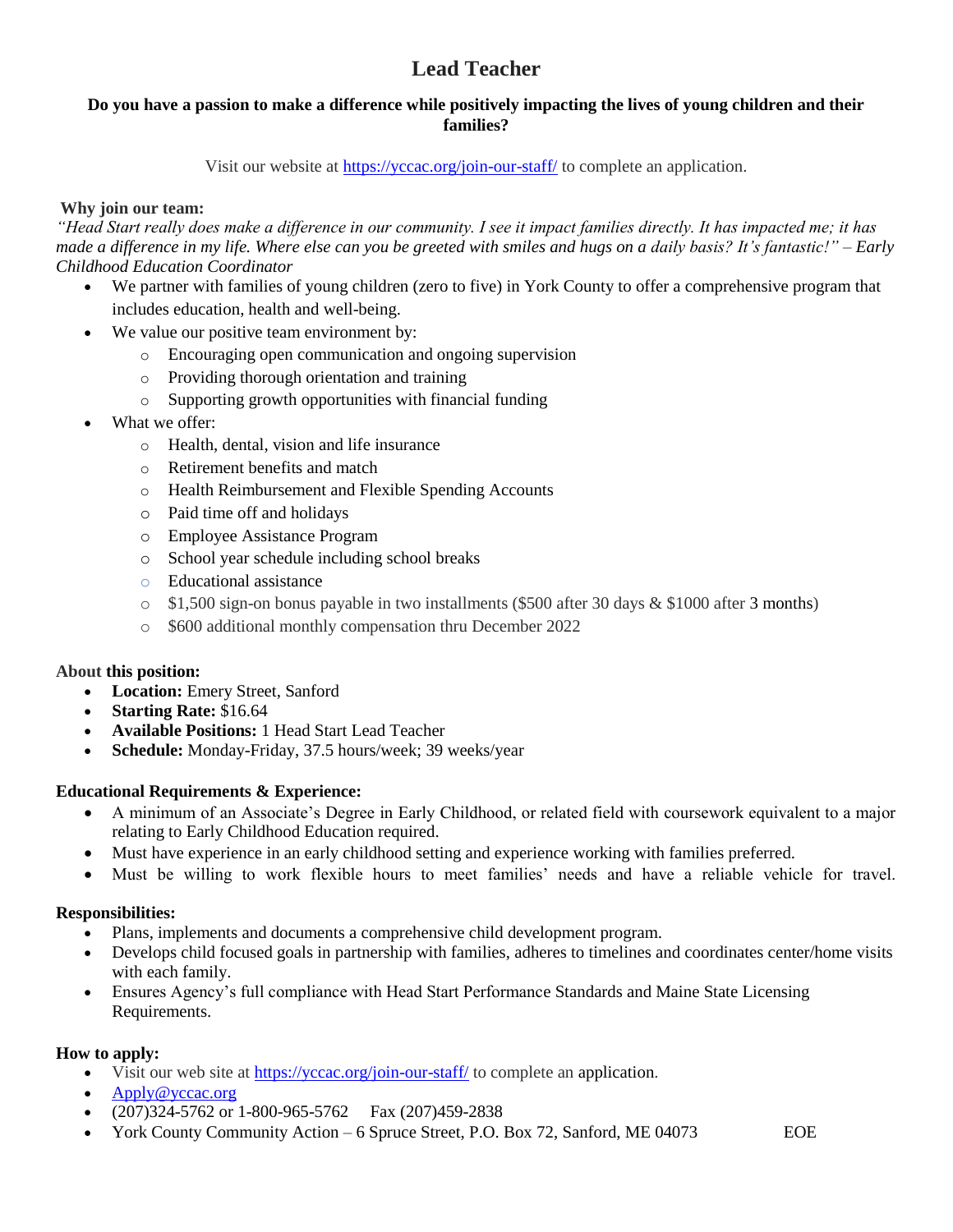### **Do you have a passion to make a difference while positively impacting the lives of young children and their families?**

Visit our website at<https://yccac.org/join-our-staff/> to complete an application.

### **Why join our team:**

*"Head Start really does make a difference in our community. I see it impact families directly. It has impacted me; it has made a difference in my life. Where else can you be greeted with smiles and hugs on a daily basis? It's fantastic!" – Early Childhood Education Coordinator*

- We partner with families of young children (zero to five) in York County to offer a comprehensive program that includes education, health and well-being.
- We value our positive team environment by:
	- o Encouraging open communication and ongoing supervision
	- o Providing thorough orientation and training
	- o Supporting growth opportunities with financial funding
- What we offer:
	- o Health, dental, vision and life insurance
	- o Retirement benefits and match
	- o Health Reimbursement and Flexible Spending Accounts
	- o Paid time off and holidays
	- o Employee Assistance Program
	- o School year schedule including school breaks
	- o Educational assistance
	- $\circ$  \$1,500 sign-on bonus payable in two installments (\$500 after 30 days & \$1000 after 3 months)
	- o \$600 additional monthly compensation thru December, 2022

#### **About this position:**

- **Location:** Stone Street, Biddeford
- **Starting Rate:** \$16.64
- **Available Positions:** 1 Early Head Start
- **Schedule:** Monday-Friday, 37.5 hours/week; 49 weeks/year

#### **Educational Requirements & Experience:**

- Have a minimum of an Infant/Toddler CDA; Associate's Degree in Early Childhood (preferred); or related coursework equivalent to a CDA or degree. A Preschool CDA will be accepted with additional training and experience with infant and toddler care.
- A minimum of 3 years' experience in a center or home-based setting, specializing in infant and toddlers preferred.
- Must be willing to work flexible hours to meet families' needs and have a reliable vehicle for travel.

#### **Responsibilities:**

- Plans, implements and documents a comprehensive child development program for infants and toddlers.
- Assumes responsibilities of Primary Caregiving, assuring continuity of care.
- Develops child focused goals in partnership with families, adheres to timelines and coordinates center/home visits with each family.
- Ensures Agency's full compliance with Head Start Performance Standards and Maine State Licensing Requirements.

- Visit our web site at <https://yccac.org/join-our-staff/> to complete an application.
- [Apply@yccac.org](mailto:Apply@yccac.org)
- $(207)324-5762$  or  $1-800-965-5762$  Fax  $(207)459-2838$
- York County Community Action 6 Spruce Street, P.O. Box 72, Sanford, ME 04073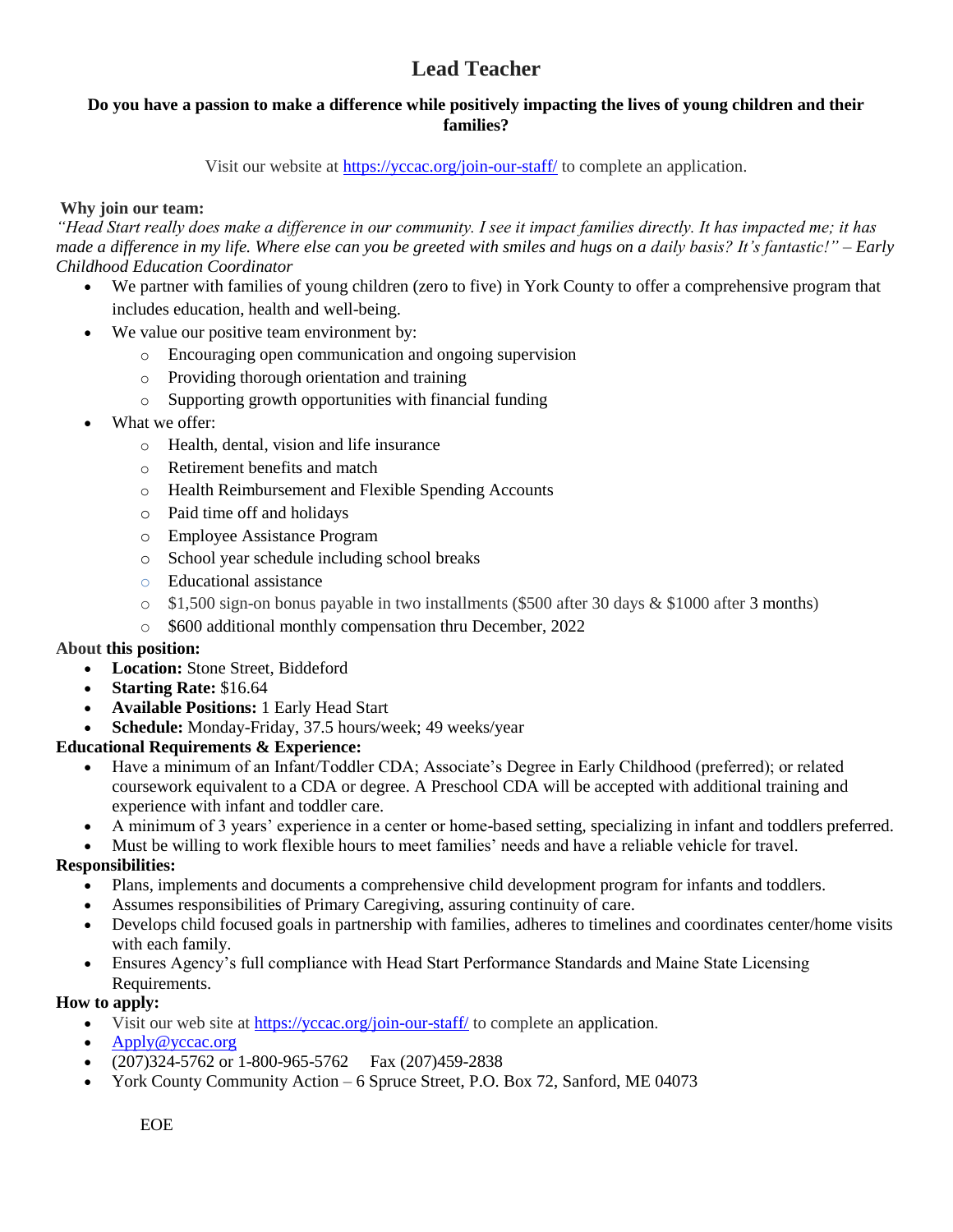### **Do you have a passion to make a difference while positively impacting the lives of young children and their families?**

Visit our website at<https://yccac.org/join-our-staff/> to complete an application.

#### **Why join our team:**

*"Head Start really does make a difference in our community. I see it impact families directly. It has impacted me; it has made a difference in my life. Where else can you be greeted with smiles and hugs on a daily basis? It's fantastic!" – Early Childhood Education Coordinator*

- We partner with families of young children (zero to five) in York County to offer a comprehensive program that includes education, health and well-being.
- We value our positive team environment by:
	- o Encouraging open communication and ongoing supervision
	- o Providing thorough orientation and training
	- o Supporting growth opportunities with financial funding
- What we offer:
	- o Health, dental, vision and life insurance
	- o Retirement benefits and match
	- o Health Reimbursement and Flexible Spending Accounts
	- o Paid time off and holidays
	- o Employee Assistance Program
	- o School year schedule including school breaks
	- o Educational assistance
	- $\circ$  \$1,500 sign-on bonus payable in two installments (\$500 after 30 days & \$1000 after 3 months)
	- o \$600 additional monthly compensation thru December 2022

#### **About this position:**

- **Location:** Springvale
- **Starting Rate:** \$16.64
- **Available Positions:** 1 Head Start Lead Teacher
- **Schedule:** Monday-Friday, 37.5 hours/week; 39 weeks/year

#### **Educational Requirements & Experience:**

- A minimum of an Associate's Degree in Early Childhood, or related field with coursework equivalent to a major relating to Early Childhood Education required.
- Must have experience in an early childhood setting and experience working with families preferred.
- Must be willing to work flexible hours to meet families' needs and have a reliable vehicle for travel.

#### **Responsibilities:**

- Plans, implements and documents a comprehensive child development program.
- Develops child focused goals in partnership with families, adheres to timelines and coordinates center/home visits with each family.
- Ensures Agency's full compliance with Head Start Performance Standards and Maine State Licensing Requirements.

- Visit our web site at <https://yccac.org/join-our-staff/> to complete an application. Completed resumes and applications will be accepted March 4, 2022.
- [Apply@yccac.org](mailto:Apply@yccac.org)
- (207)324-5762 or 1-800-965-5762 Fax (207)459-2838
- York County Community Action 6 Spruce Street, P.O. Box 72, Sanford, ME 04073 EOE